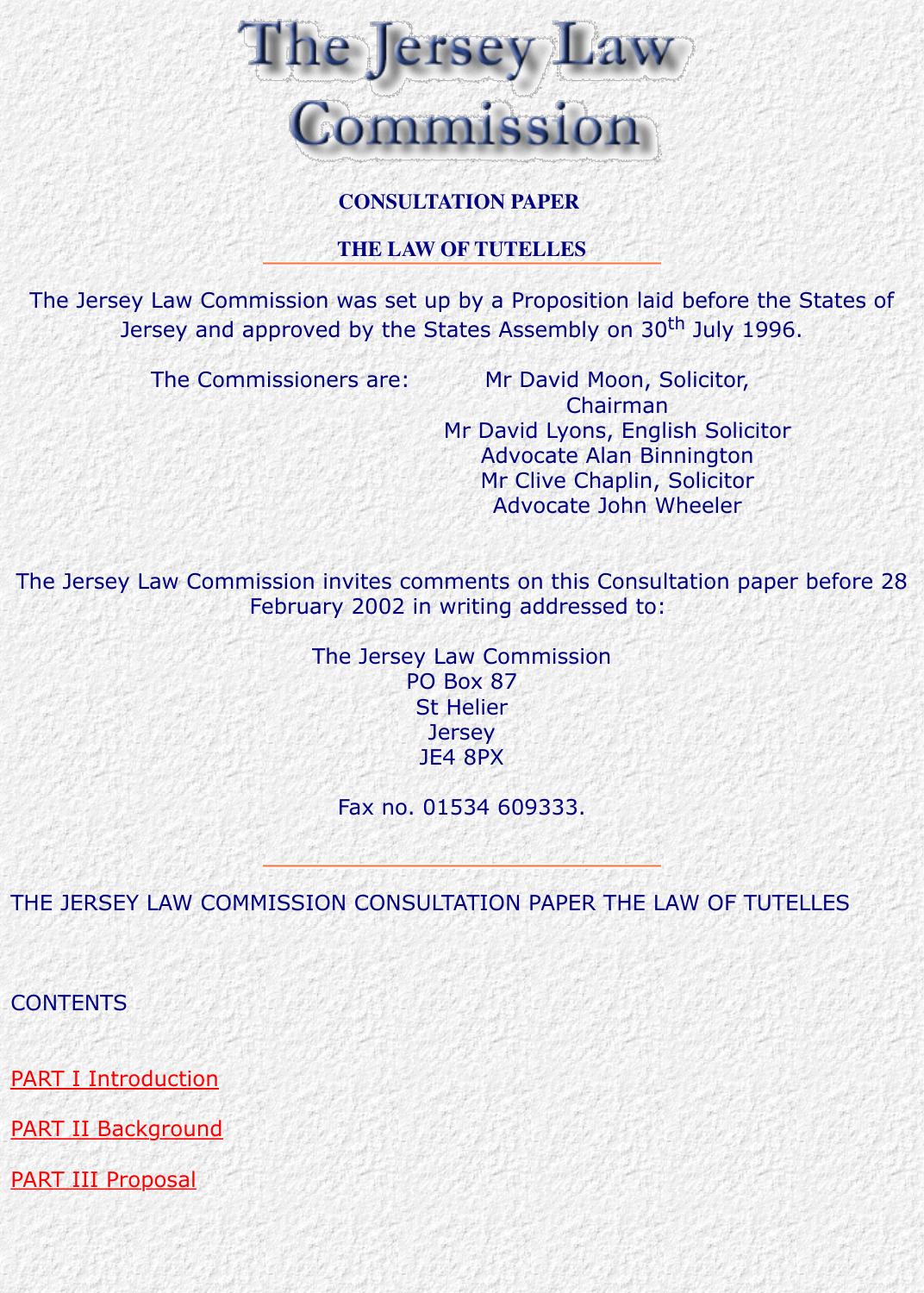# THE LAW OF TUTELLES

# **PART I Introduction**

1. The law of Tutelles forms part of the customary law of the Island and was last updated in 1862 by the Loi (1862) Sur Les Tuteurs which imposed certain obligations on the tuteur with regard to preparation of accounts.

2. Essentially, a tutelle is constituted by seven electeurs, one of whom can be but does not have to be the tuteur, together with the tuteur if not one of the electeurs, swearing an oath of office before the Royal Court. The tuteur then has the care of the property of the minor and is required to produce accounts annually and agree them with the electeurs.

3. Traditionally, four electeurs are represented by the father's side and three by the mother's. The income from the property comprised in the tutelle can be paid to the minor but no greater income should be paid out; otherwise the tuteur is liable unless the need of the minor is evident or there is urgent necessity.

4. According to medieval commentators, a tutelle must be formed on the acquisition by a minor of property, whether by will, gift or otherwise and it is difficult to see how an executor could obtain a good discharge in respect of assets passing by will to a minor without a tutelle having been created.

5. The tuteur has the care of his pupille as well as of the pupille's property, unless the tuteur is neither the father nor the mother, in which case the parents would normally have the care of the pupille if they were still living.

6. Finally, it is worth noting that the electeurs are the guarantors of the tuteur and jointly and severally liable with the tuteur.

### **PART II Background**

An informal survey of the incidence of tutelles in the Island was carried out in 2000 with the help of Advocates Marian Whittaker and Rose Colley. There were 24 tutelles in existence in 1998, 14 in 1999 and, at the time of the survey in 2000, over 20 then in existence. Since 1995, there have been 99 children subject to tutelles and, although very difficult to get a proper understanding of the average value of tutelles, it would appear that the vast majority are valued at less than £150,000.

Anecdotal evidence would suggest that there are sums of money or other assets belonging to children which are not the subject of tutelles but, for instance, held by parents in trust accounts. It is probable that the current law of tutelles is often more honoured in the breach than in the observance.

Current problems which have been encountered in relation to the present law on tutelles include the following:-

1. The electeurs are jointly and severally liable for any defaults of the tuteur yet the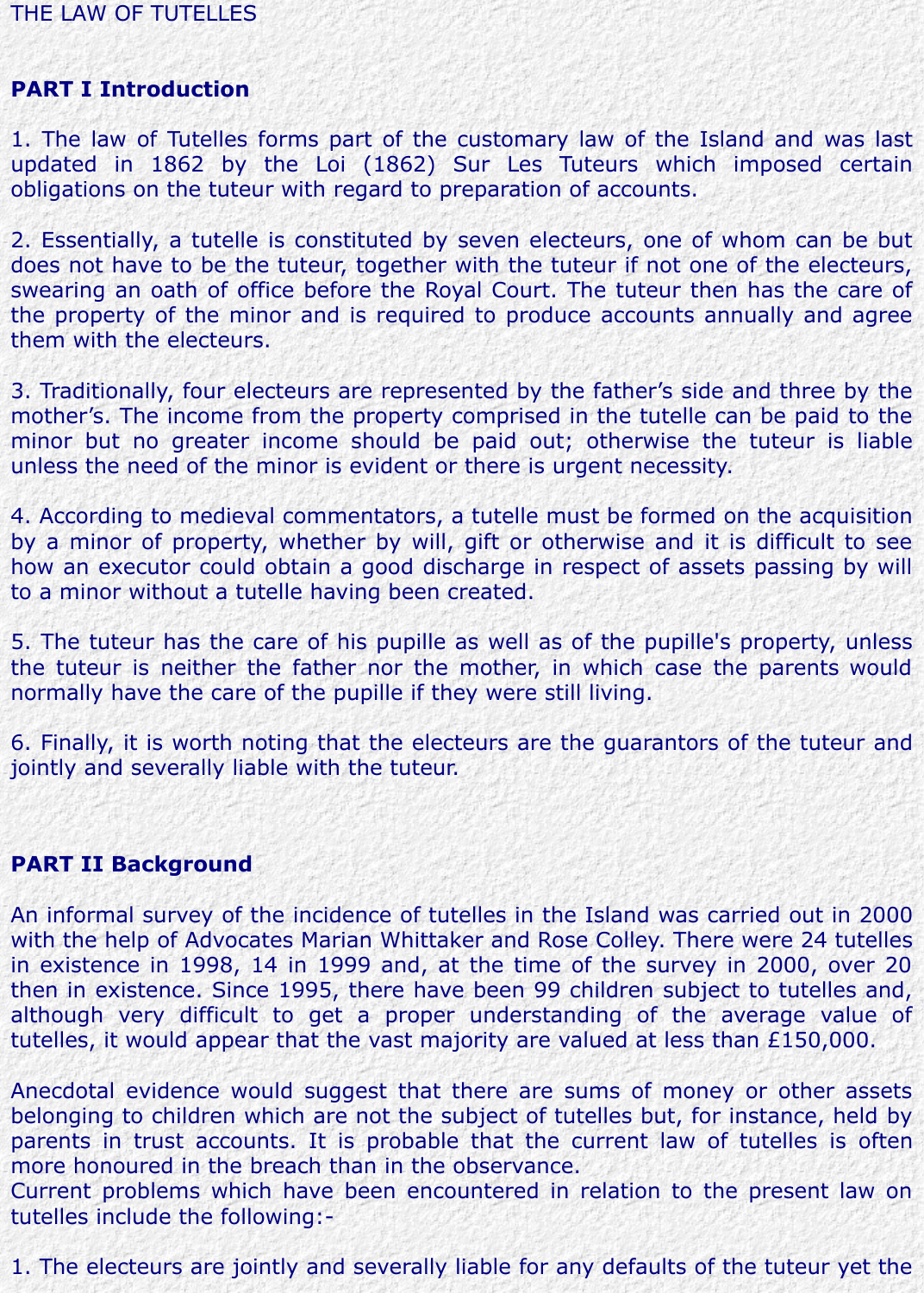electeurs have no real power or influence over the acts of the tuteur. The tuteur is required to agree the accounts of the tutelle annually with the electeurs (Article 4 of the 1862 Law) and can be fined (not more than £100) if he fails to do so (Article 5 of the 1862 Law).

2. There is anecdotal evidence to suggest that electeurs do not understand the extent of their potential liability in accepting the office of electeur and research would suggest an electeur is rarely advised of his duties or responsibilities.

3. There is an inconsistency in treatment of moveable and immoveable property: the consent of the Royal Court is only required where the tuteur is dealing in real estate owned by the minor.

4. There is no investigation into the suitability of a person to be either tuteur or an electeur. This can become particularly relevant in circumstances such as the payment of damages to a minor resulting from a medical negligence claim where the father or mother might be the tuteur and is financially unsophisticated or might have a criminal record for fraud or similar financial crime.

5. A relative of the minor can be forced by the Courts to take on the role of tuteur or electeur, if volunteers from the family are not forthcoming.

6. There is no clear mechanism for a tuteur or electeur to resign his office during the currency of a tutelle, although it is assumed that on application to the Royal Court by virtue of its inherent jurisdiction over a tutelle, an appropriate Order could be made provided the replacement electeur/tuteur could be found.

7. Customary law favouring the paternal over the maternal side of the family is potentially a breach of human rights legislation.

8. Banks customarily allow children to operate accounts in their own name and, indeed, as a matter of practice allow children to have cheque books from the age of 16. Technically, by virtue of the law of Jersey relating to tutelles, a child cannot have a bank account.

9. The mere fact of having seven electeurs is unnecessarily cumbersome.

#### **PART III Proposal**

The Commission proposes that a complete overhaul of the law of tutelles is required and that, as there is essentially no difference between the role of a curator in respect of a person under a curatelle and that of tuteur in respect of a minor under a tutelle, the 1862 law should be repealed and legislation similar to that proposed in Part VIII of the draft Mental Health Law be enacted. Essentially such a proposal would

(i) abolish the office of electeur;

(ii) provide for the appointment of a tuteur alone who would be a person most suitable to the circumstances of the case, (perhaps a professional where large sums are involved);